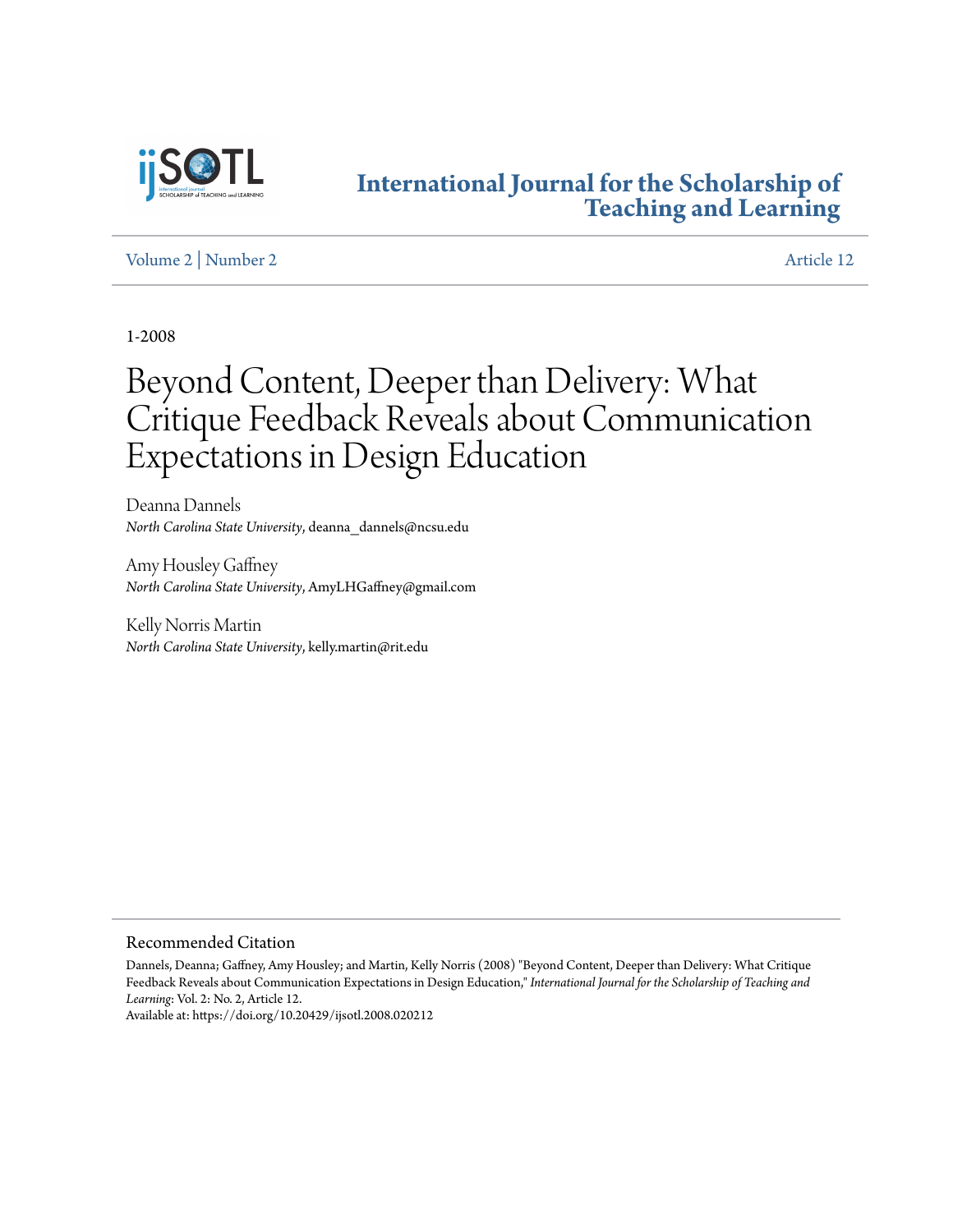# Beyond Content, Deeper than Delivery: What Critique Feedback Reveals about Communication Expectations in Design Education

# **Abstract**

In design education, the critique is a communication event in which students present their design and critics provide feedback. Presumably, the feedback gives the students information about their progress on the design. Yet critic feedback also serves a socializing function—providing students information about what it means to communicate well in the design education context. Using a qualitative research methodology, this study explores what critic feedback reflects about expected communication competencies in design studios. Results suggest that communication competence in this setting involves interaction management, demonstration of design evolution, transparent advocacy of intent, explanation of visuals, and the staging of the performance—all of which imply a communicative identity for students that is tethered to the content and delivery of the presentation, but has implications beyond the content and delivery to the broader disciplinary culture. Implications of this study provide insight for faculty and students involved in pedagogical spaces in which feedback plays an important role in the instructional process—suggesting its potential for shaping disciplinary identities, relationships, and social contexts.

#### **Keywords**

Communication across the curriculum, Critique feedback, Oral feedback, Communication in design, Communication in the disciplines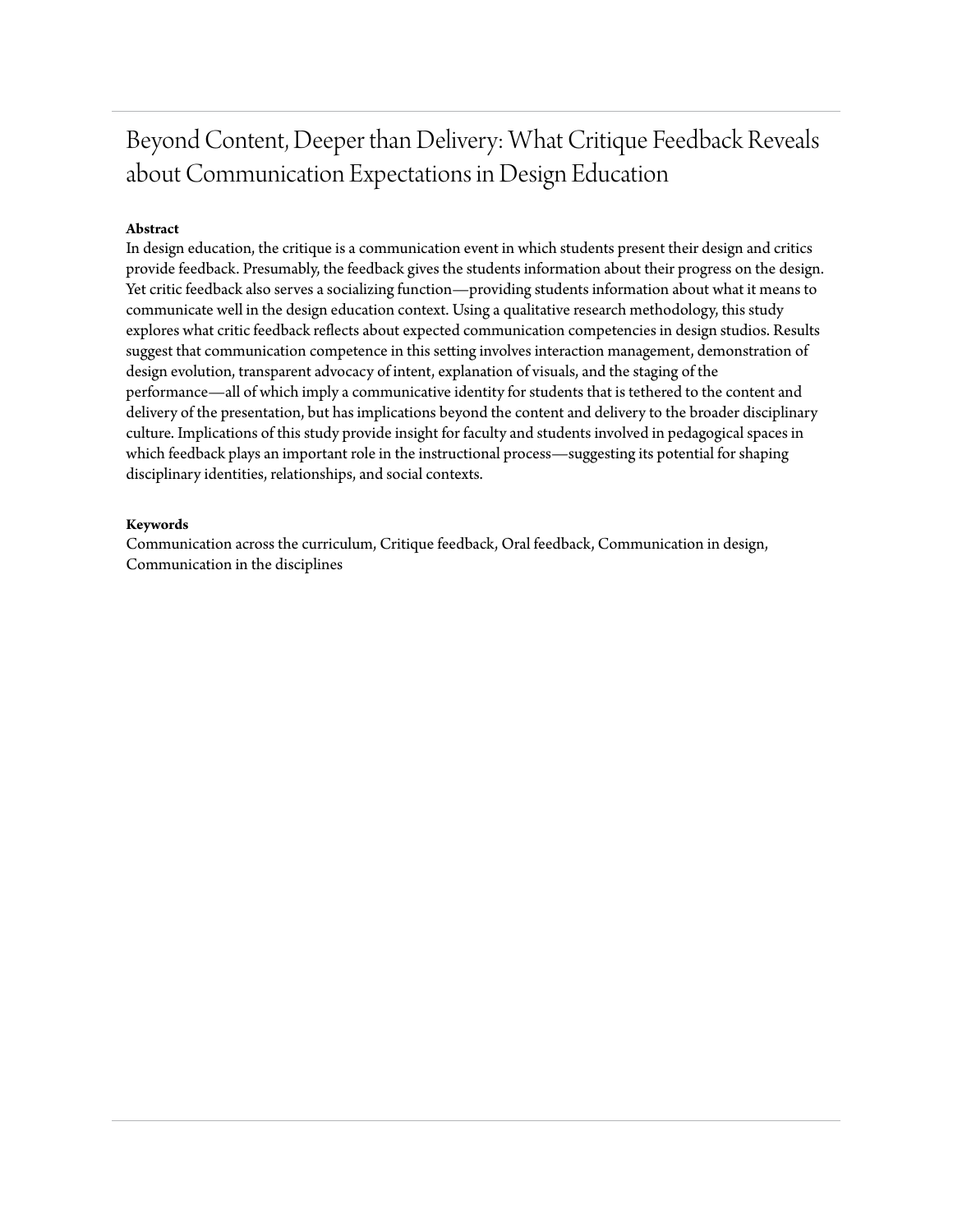#### **Beyond Content, Deeper than Delivery: What Critique Feedback Reveals about Communication Expectations in Design Education**

#### **Deanna Dannels**

deanna\_dannels@ncsu.edu

**Amy Gaffney** AmyLHGaffney@gmail.com

# **Kelly Martin**

klnorris@ncsu.edu North Carolina State University Raleigh, North Carolina, USA

#### **Abstract**

In design education, the critique is a communication event in which students present their design and critics provide feedback. Presumably, the feedback gives the students information about their progress on the design. Yet critic feedback also serves a socializing function—providing students information about what it means to communicate well in the design education context. Using a qualitative research methodology, this study explores what critic feedback reflects about expected communication competencies in design studios. Results suggest that communication competence in this setting involves interaction management, demonstration of design evolution, transparent advocacy of intent, explanation of visuals, and the staging of the performance—all of which imply a communicative identity for students that is tethered to the content and delivery of the presentation, but has implications beyond the content and delivery to the broader disciplinary culture. Implications of this study provide insight for faculty and students involved in pedagogical spaces in which feedback plays an important role in the instructional process—suggesting its potential for shaping disciplinary identities, relationships, and social contexts.

**Keywords**: communication across the curriculum, critique feedback, oral feedback, communication in design, communication in the disciplines

#### **Introduction**

"What is this black thing? That's the handle for the crane? Ok well, when I look at it like this, it looks like I might stab myself with it or something. Designers have to explain things all the time." (Feedback given by critic to design student following critique)

Feedback such as this is common in design disciplines across the nation. This critic, in providing feedback to the student, is not only helping the student understand principles of design form and content, but is also providing the student with clues as to what it means to speak like a designer. Yet students are barraged with countless statements like this—and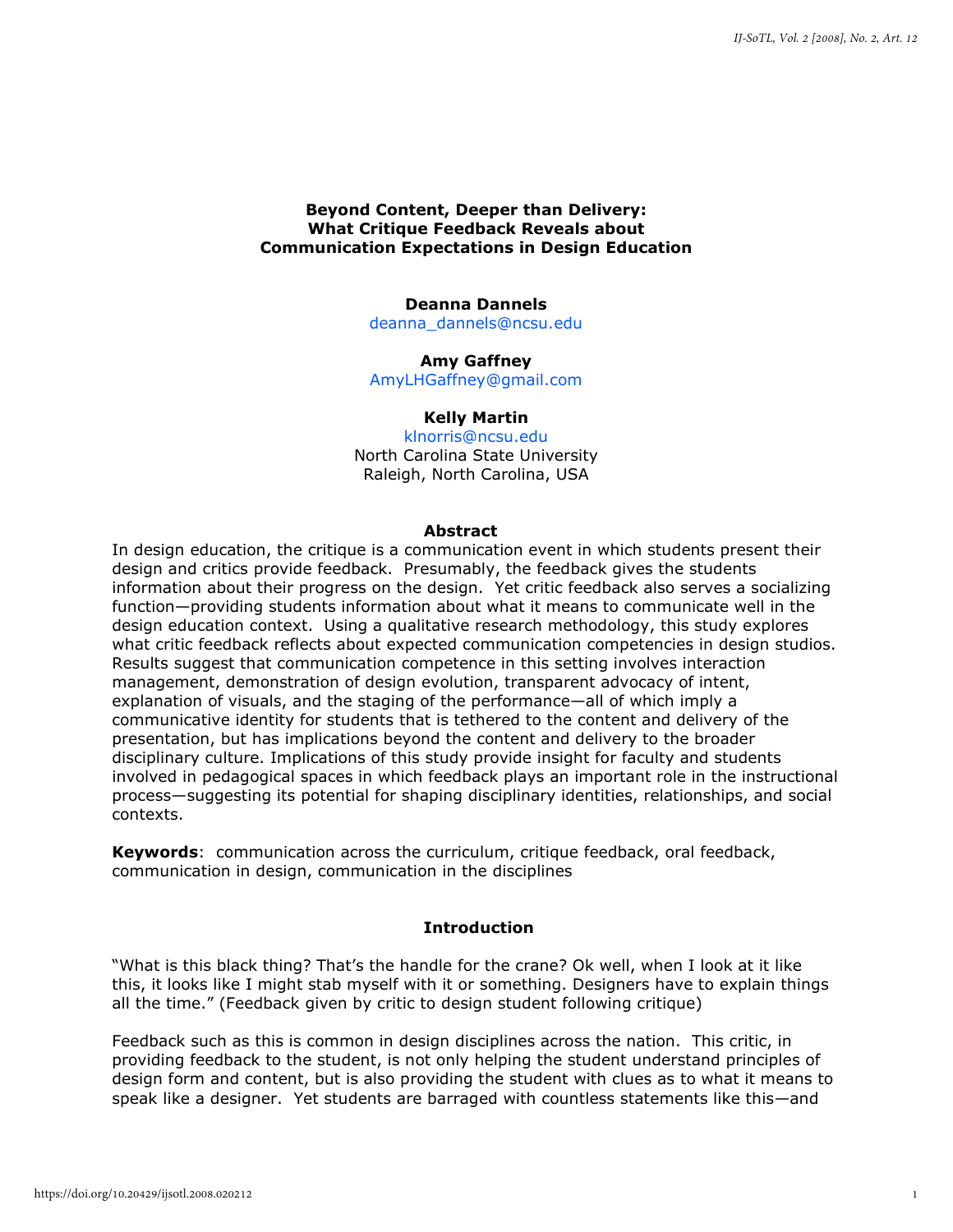are left to sort through their meaning and make decisions about how to move forward. What is the student in the above scenario left to do with this comment? What does it mean? What might the student do in the future to avoid this? In dealing with issues such as these, students often concentrate (understandably so) on the design itself—focusing their changes on what critics have said about the design form or concept. What is lost, then, is a focus on the communicative aspects of the critique—the presentation of the design. Yet it is clear, as illustrated above, that critics (faculty or industry guests) pay attention to these communicative aspects of the critique and often have ideas about the best way to present the design. They wonder why students don't "get it" when they provide feedback. They ask what they can do to make their students understand their expectations. And they lament about students who do not improve after intense critique sessions. As such, the issue of "feedback" for design faculty often brings to the fore important questions about teaching and learning.

One place faculty in other disciplines have the opportunity to ask such questions is within communication across the curriculum (CXC) programs that encourage faculty in other disciplines to collaboratively explore issues related to communication, teaching and learning. Broadly, the goals of many communication across the curriculum (CXC) initiatives focus on student learning of communication skills needed within specific disciplines (Dannels, 2001b). This discipline-specific approach to communication instruction implies that students could and should have access to a set of blueprints necessary for successfully communicating within their discipline. While these blueprints would be useful for students, it is unclear whether students are getting explicit messages about communication from their faculty or whether they are expected to cull through faculty feedback, lectures, and materials to understand the implicit message about what their discipline finds important (such as the example above). Therefore, it seems fruitful to explore the messages faculty are giving their students—either intentionally or unintentionally—about communication values and competencies.

This study does just that within a collaborative initiative between communication across the curriculum practitioners and design faculty. Using a qualitative methodological framework, our goals in this study were twofold: first, to explore what critics' (faculty) feedback revealed about valued communication competencies in design education; and second, to explore the implications of understanding "feedback" (theoretically and pedagogically) within design education and in the broader academic setting. Results of this study suggest that feedback reveals competencies of interaction management, demonstration of design evolution, transparent advocacy of intent, explanation of visuals, and the staging of the performance—all of which create a communicative identity for students that is tethered to the content and performance of the presentation, but has implications beyond the content to the broader disciplinary context.

# **Relevant Literature**

Multiple forces have come together to spark the need for increased attention to communication across the curriculum (Cronin, Grice, & Palmerton, 2000; Dannels, 2001a). The popular press, over the past several years, has lamented the poor communication skills of college students (Mehren, 1999; Schneider, 1999; Zernike, 1999)—suggesting "mallspeak" reflects a deterioration of sound reasoning, critical thinking, and professional communication. Accreditation boards such as ABET (Accreditation Board for Engineering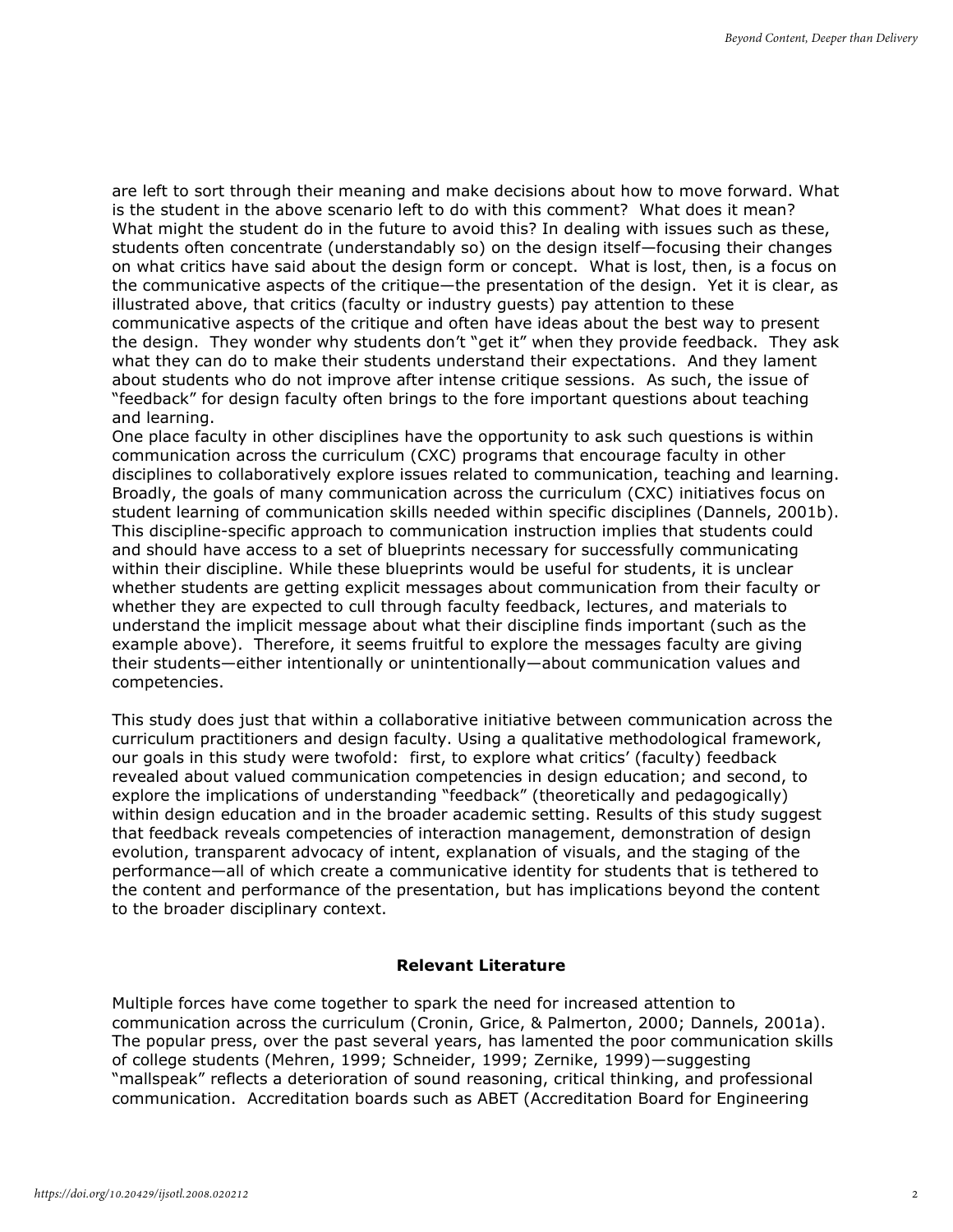and Technology) and SACS (Southern Accreditation of Colleges and Schools) have highlighted the need for communication competence by making communication instruction and assessment critical for accreditation (http://www.abet.org; http://www.sacs.org). Yet, the popular press and accreditation boards are not the only stakeholders focusing attention on communication competence. Disciplines such as medicine, design, business, engineering, agriculture, and mathematics (to name a few) are becoming increasingly focused on oral communication competence (e.g., Bennett & Olney, 1986; Dowd & Liedtka, 1994; Krapels & Arnold, 1996; Kreps & Kunimoto, 1994; Winsor, 1999). Partially in response to these forces, CXC programs have seen a period of growth.

In addition to programmatic growth, there has also been an increase in research emerging from CXC activities. Early research provided insight into students' liking of communication instruction, perceived improvement after communication instruction, and self-reported content learning with communication instruction—all indicating promise for the CXC initiative (Cronin & Glenn, 1991; Cronin & Grice, 1993; Morreale, Shockley-Zalabak, & Whitney, 1993; Steinfatt, 1986). More recent research has emerged from preprofessional disciplines such as engineering, business, medicine, and design (see Blatner, 2003; Dannels, 2002; and Lingard, Schryer, Garwood & Spafford, 2003 for a representative sample of such research). Specific to design education, researchers have recognized oral communication as a central part of the educational process-introducing students to the traditions, values, and performative rituals of design studios and future design workplaces (Dannels, 2005). Also central to design education is the "critique" process—the process by which students present their work and receive feedback on it in a public setting. The precise format of the critique (the proper name for presentations, sometimes referred to as juries or reviews) can vary based on the point in the design process at which the critique occurs. Regardless of the format, students provide some oral explanation of their design and students receive extensive feedback on the design.

Much of the design literature focused on communication skills emphasizes what Morton and O'Brien (2005) termed public speaking skills. The literature ranges from providing generic public speaking advice—prepare in advance, emphasize key points, and dress appropriately (Anthony, 1991); to more discipline-specific communication advice—explain the process, not just the product; prioritize information; illustrate command of the jargon; observe and listen; and separate the work from the self (Dannels, 2005). Yet very little research has explored feedback in design as its own communicative genre. Although there is minimal literature on feedback in the design discipline, research emerging from composition, public speaking pedagogy, English as a second language (ESL) and education provides some insight into feedback. Generally, feedback focused on speaking has been defined as "deliberate descriptive and/or evaluative comments given to a speaker following a presentation" (King, Young, & Behnke, 2000, p. 366). Beyond the practical definition, though, scholars have theorized feedback as a meaning-making dialogue between a teacher and student (Perpignan, 2003; Straub, 1996).

Beyond the theoretical conceptualizations of feedback, much research in a number of different disciplines has addressed the extent to which feedback facilitates student learning. Most of this research, though, suggests that the kinds of feedback commonly given in academic settings have been ineffective in terms of students' learning experience (Kluger & DeNisi, 1996; Paulus, 1999; Yoshida, 2008). For example, research in ESL has explored the types of feedback commonly given to students (Lyster & Ranta, 1997) and the impact of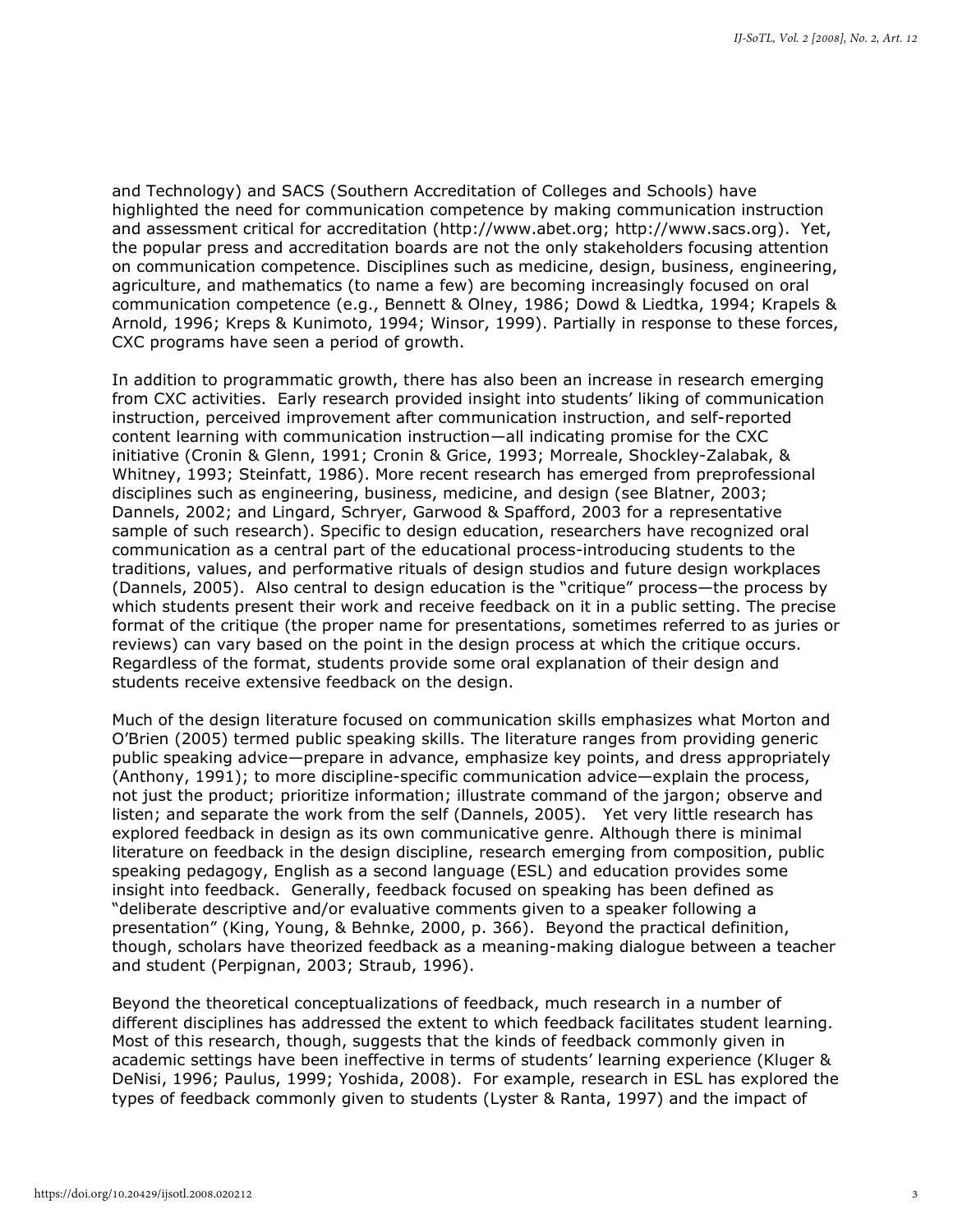those types on learning. According to Yoshida (2008) one of the most common types of feedback given in ESL settings is the "recast" (an immediate correction of the vocabulary) but students believe their learning would be better served with meaning-level feedback or if they had time to consider surface errors and make the correction themselves (Hyland, 1990; Yoshida, 2008). Similarly, scholarship in composition settings claim an over-reliance on error correction and suggest that meaning-level feedback seems to lead to more significant and positive revisions in student papers (Paulus, 1999). Additionally, a focus purely on errors does not accurately provide insight into students' learning progress (especially in second-language development) because error-focused feedback does not consider broader language development skills (Bruton, 2007). The tone of the feedback seems critical, as well, with overly harsh feedback having a negative impact on student learning and motivating feedback having a positive impact (Kluger & DeNisi, 1996; Smith & King, 2004).

Although much of the research on feedback has focused specifically on the learning of the content itself, there is some evidence that feedback can have broader implications. Sprague (1991) suggests that teacher feedback provides insight into the educational goals, instructor roles, and communicative functions of feedback within the overall social context. Additionally, Dannels and Martin's (2008) study suggests that feedback in design education could compromise the professional goals of design pedagogy—creating expectations for collaborative settings that may or may not be reflective of the workplace. Additionally, composition scholars suggest that feedback to writing brings to the fore social, historical, and cultural contexts—both for the teacher and the student. Specifically, in one study of teachers' responses to students' writing, Anson (1989) suggests that "teachers' underlying beliefs about why, what, and how students should write are powerful determinants of their actual [response] behaviors" (p. 355). If we consider this claim within the context of feedback to oral performance in design education, then it is critical to understand the teacher side of the feedback dialogue—exploring feedback as it potentially reflects underlying belief systems of those faculty who are giving it. Yet within public speaking and communication across the curriculum research and practice, conceptualizations of feedback often do not consider these broader social and cultural issues—often driven organizational and instructional comfort of focusing on "content" and "delivery."

In sum, there is significant research on feedback emerging in settings for which communication (writing or ESL speaking) is the content. Yet in settings in which communication is not the content but rather the vehicle for expressing the content (e.g., design) and where feedback is a central part of the educational process, there is very little research that describes the kinds of feedback given to students' oral performances, what that feedback suggests about the valued communication skills in that setting, and the implications of that feedback for the broader social context. Yet students have to figure out what the feedback means every time they give a critique! Herein lies a central problem for this setting—we know from prior scholarship that teachers' feedback to oral performances could hold within it expectations that reach beyond the assignment itself. Yet in educational settings in which communication is not the content, those expectations are often woven within the complex feedback structure in which content is paramount—and thus they become hidden. Yet for disciplines such as design, where communication is a central activity, students need to understand those expectations and are therefore left with the difficult task of unraveling what is said in order to understand what it means. And all this happens orally—often without written record—and therefore it is ephemeral (Ong, 2002).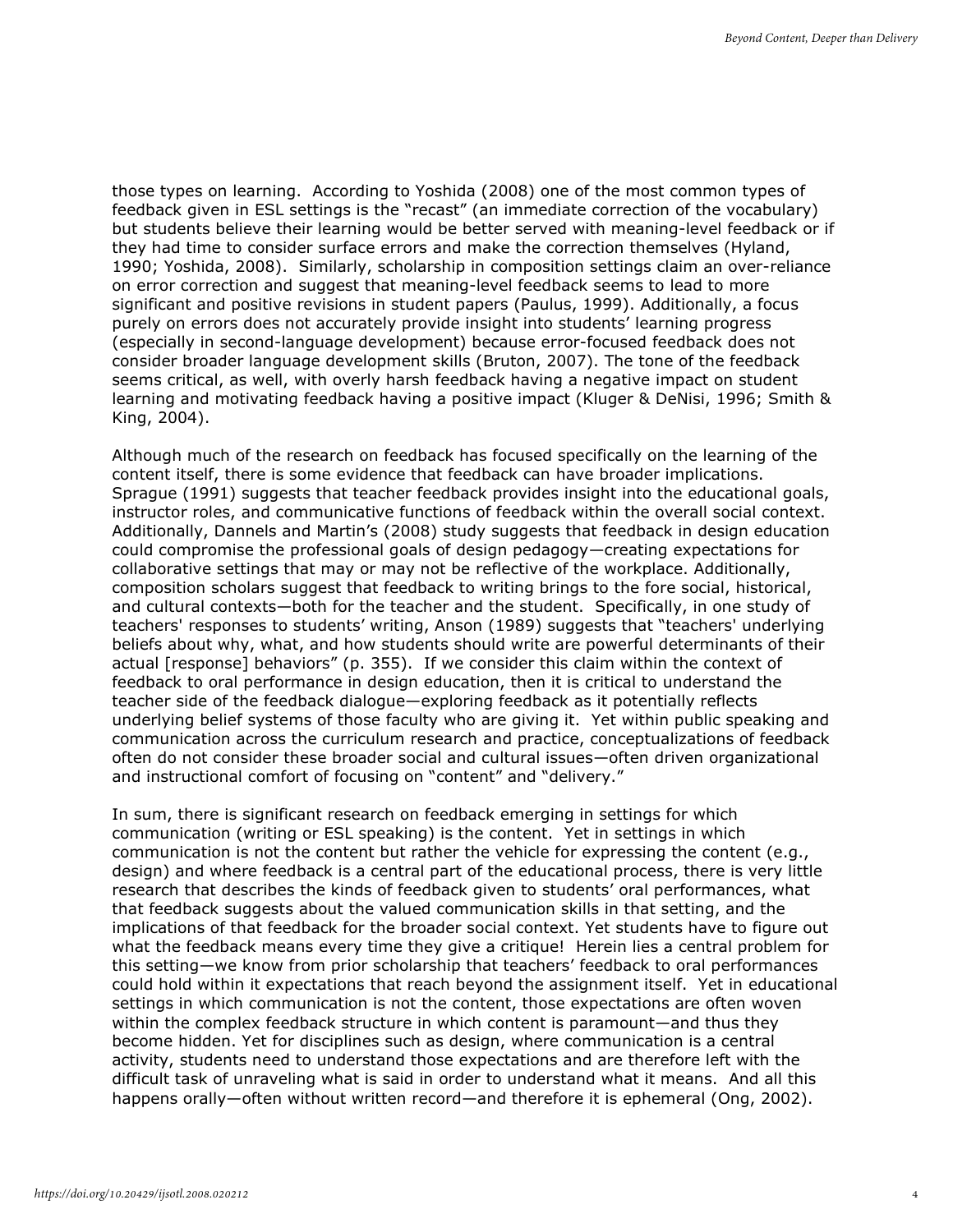Students could benefit, then, from a communicative blueprint that begins to deconstruct these expectations. This study takes the first step in this process by working inductively with critics' feedback to explore what it suggests about expected communication competencies in design education. This study was guided by the following question:

RQ: What does teacher/critic feedback reveal about valued student communication competencies in the design critique?

In exploring this question, this study provides insight to teachers in design disciplines about a central teaching issue—what their feedback suggests about the communication blueprint they expect students to follow. Additionally, this study provides insight into broader implications of feedback for faculty teaching in other disciplines in which communication is important (even if not the content itself) and for which feedback is a common educational practice.

#### **Methodological Process**

This study occurred during the third year of a multi-phased project within the College of Design at a large southeastern university. In this project, we used a naturalistic, ethnographic framework (Lincoln & Guba, 1985; Miles & Huberman, 1994) to understand feedback as it occurred in design studios. The entire cross-curricular project was given human subjects approval and participants provided consent for their interviews, materials, and our field notes to be used for research purposes.

#### **Setting**

The College of Design that served as the site for this study was founded in 1948. During the year of this study, the college enrolled just under 750 students (500 of which were undergraduates). The College has been accredited by the National Architecture Accreditation Board (spring 2002), the Landscape Architecture Accreditation Board (spring 2002), and the National Association of Schools of Art and Design (spring 2001). This particular college includes five departments: graphic design, industrial design, art and design, architecture, and landscape architecture.

This study reports results from third phase (conducted over a year-long period) of a larger research project. The purpose of the first phase of this project was to gain a baseline understanding of how faculty in this setting assigned meaning to oral communication. The second phase of the project involved videotaping student critiques in all five departments and interviewing students in order to better understand the student perspective on oral communication and the types of feedback given to students. Following these initial phases of collaboration with the college (which were solely for research purposes) the administration provided funding to continue research and instructional design work. Therefore, within this third phase of the larger project (this phase within which this project occurred) the authors/researchers were gathering data for research purposes and for instructional purposes. The project was given approval by the administration of the College of Design.

#### **Data Sources**

The third phase of this larger project focused on doing a pilot analysis of the feedback given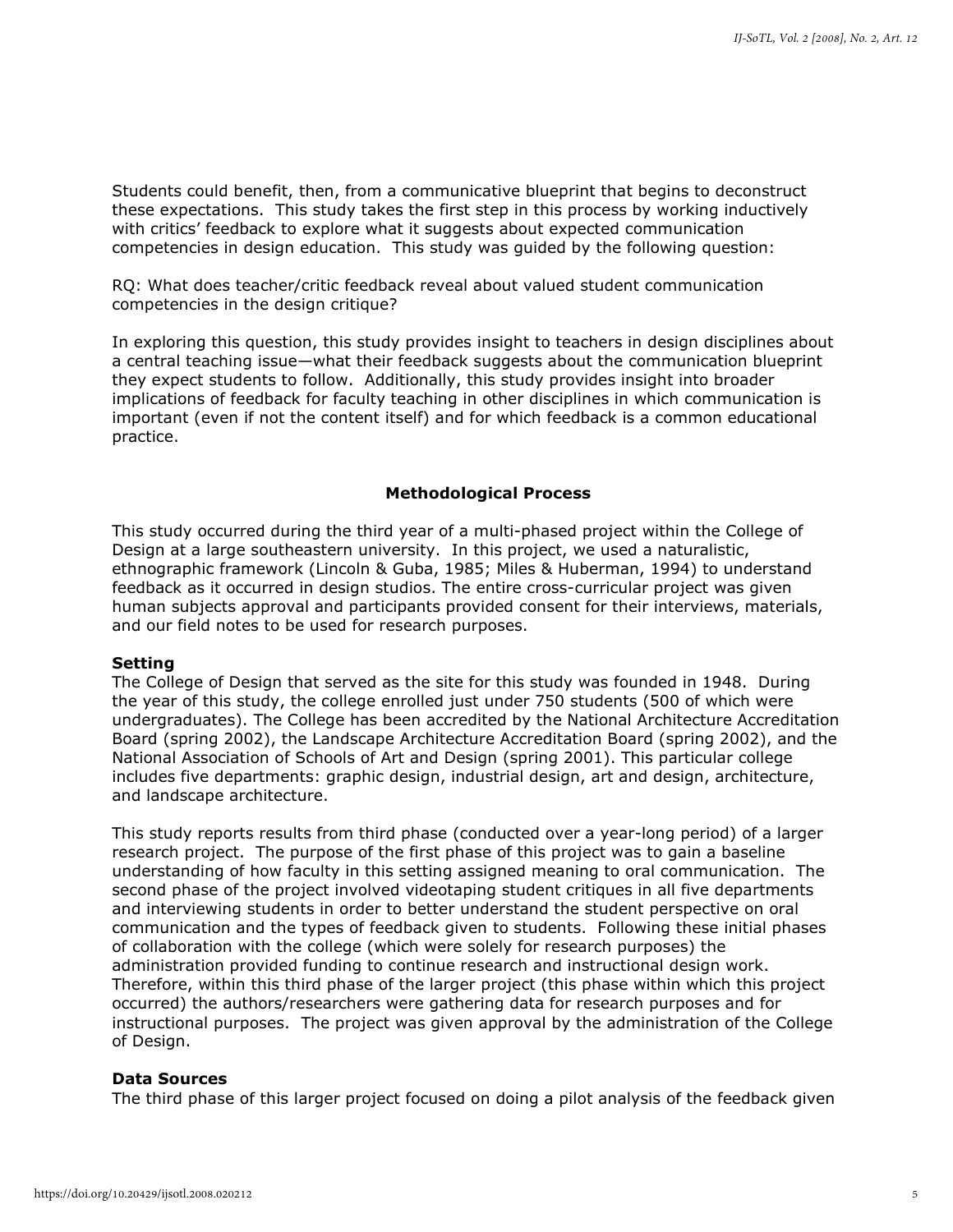in critiques of two of the departments in the college in order to first, explore what it reflects about expectations for performance; and second, gather information from the feedback that would be useful for the design of instructional modules for design students. Future phases of the project will focus on a full analysis of all videotaped critiques, piloting instructional modules in targeted critiques, and assessing the design modules that will be developed in terms of student learning.

We used intensity sampling (Patton, 2002) to gather and analyze data for this study. As mentioned, the second phase of the project involved videotaping critiques in one studio from each of the five departments. We purposefully chose critiques that ranged in level (one freshman, ID; two junior/senior; GD and ARCH, one senior, LA; and one graduate, AD) in order to have representation of critiques from the novice and expert studios. Within each studio students completed three to four individual projects. For each project, there were three to four critiques (with the earlier critiques being less formal than the end-of-project critique). Therefore, in total we videotaped 9-12 critiques in each studio. Critiques lasted 2-4 hours each and consisted of two parts—a student presentation and a feedback period. The student presentation of the work typically only comprised about 20% of the time of the critique and the remaining time focused on the critique of the work.

To complete the initial pilot analysis of feedback for this project, we chose two of the above departments—one novice and one expert (ID and LA respectively). We transcribed the videotaped critiques and used the transcriptions for analysis. For this project, we analyzed critics' feedback, but transcribed the full critique in order to understand their feedback in context. The critics who provided feedback for each studio included the faculty member teaching the course, a guest faculty member (ID) and professional designers (LA).

#### **Data Analysis**

We analyzed the videotaped transcripts using a typological analysis framework – an inductive analytical framework committed to three general flows of activity: reducing the data and identifying its source, creating thematic categories, and drawing conclusions (Goetz & LeCompte, 1984; Miles & Huberman, 1994). The first step involved reviewing the data and coding units of feedback (whether it was a sentence, paragraph or phrase) for the research question. Second, we used constant comparison technique (Glaser & Strauss, 1967) to code the units into categories of communication competencies. We then identified names for the categories and created operational definitions for each of the category names. All efforts were taken to assure data were collected and analyzed in a systematic way. Given this was a pilot analysis, though, we make no claims that these results are fully representative of each department within the College of Design in this study. It is also important to note that these results are reflective of the situated, context-specific data gathered in this particular institution—and although they could suggest similarities with other institutions, they should not be understood as generalizable across contexts.

Following the initial analysis and creation of categories of communication competencies, we did member checks with individual faculty members in both departments to discuss our draft, and then incorporated their suggestions, both for content and wording. Care was taken at this point to ensure that the language we were using matched the language used by designers, and not from communication. For example, we had used the phrase "narrative fidelity," and although faculty members liked the term (with some saying they were going to start using it), the wording for that point was ultimately changed to the phrasing that design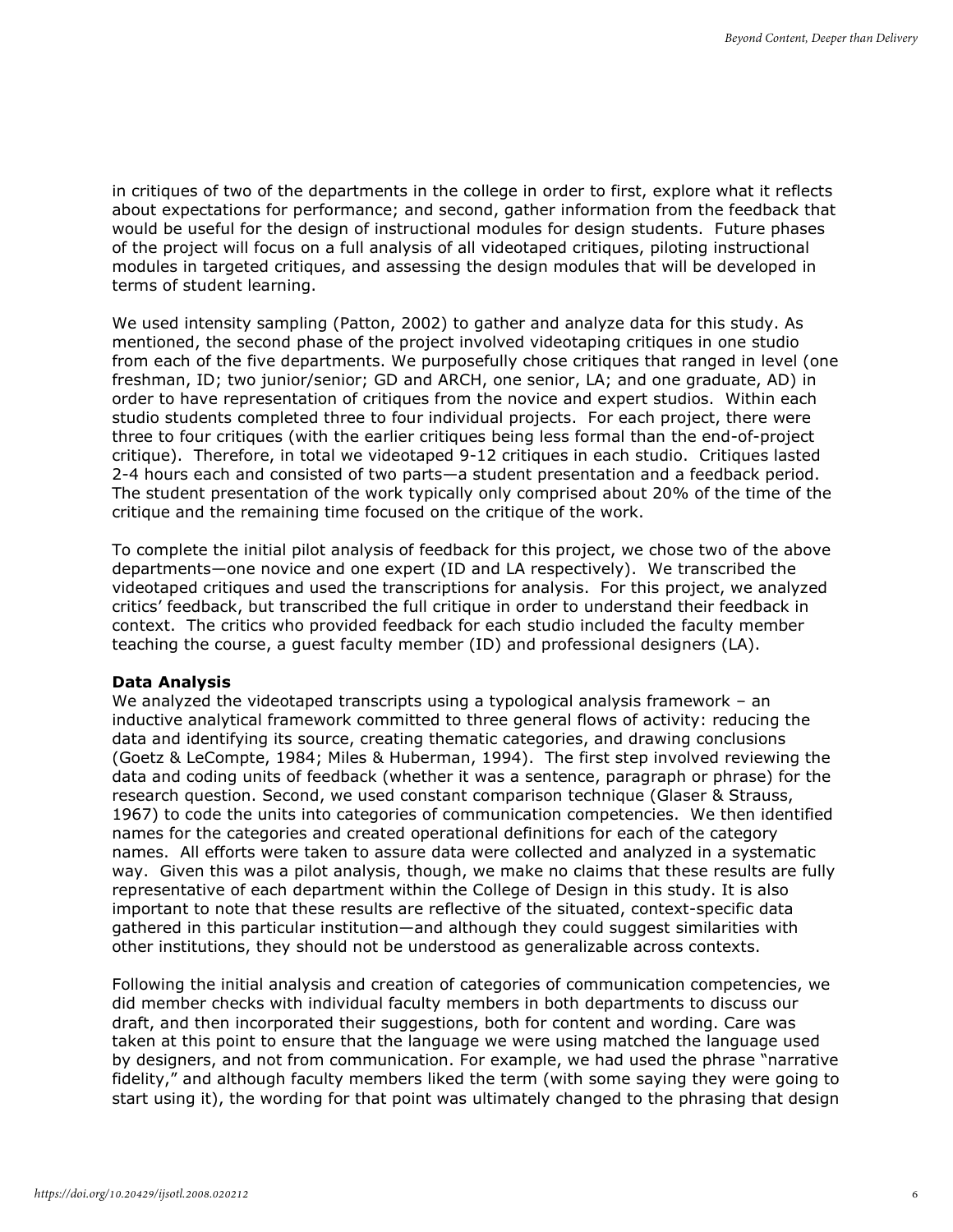faculty members would more naturally use with their students.

# **Results**

Results from this study suggest five important communication competencies within the critique: systematic demonstration of design evolution, comprehensive explanation of visuals, transparent advocacy of design intent, credible staging of presentation, and appropriate interaction management. The following section provides a definition of each competency and several excerpts from the data to illustrate critics' comments that reflect the need for students to use specific competencies.

#### **Systematic Demonstration of Design Evolution**

One competency deemed to be important in design critiques was the ability to systematically demonstrate the evolution of the design idea. Students needed to engage in a process of ideation – forming, relating and describing the ways in which their design concept emerged from its initial states to the current iteration. Faculty critics supported this by suggesting that students thoroughly describe their thought process in an orderly manner, instead of chaotically describing their artifacts. Within this competency was the need for students to arrange their visual design so that it complemented the organizational story they were trying to tell about their design evolution. Critics revealed the importance of this competency with students in the following examples of feedback:

"Display your drawings so they read like a story…I would have liked to see more variations – more alternatives and more alternatives. I'm delighted that you did the Photoshop "dream". You might move it so it's not quite in the center and then you are defining the end."

"I like these elevations because they start to show character, but some things are missing so I don't really get it. And then spatially that perspective starts to do something but I don't get a sense of scale yet because there's no people or cars so I can't tell if it's a big space or a little space just yet. "

"You understand? It's about graphically how we read things. That drawing is fantastic. It's a very horizontal dynamic thing. You've done the right thing in terms of its horizontality, but then in this section tells us it's a little too close to the building. So you have to remember each drawing tells you one piece of information. It doesn't always tell you everything."

"You start somewhere and that takes you somewhere and that takes you somewhere else. And you started with this pattern of repetition and rhythm and went to something very minimal and simple and then we went back to something more complex and then we're to something else here.

"Now we have a jury in a week and we don't see the linear process and we wonder 'wow where did that come from?' So don't be shy about bringing in your stuff. Show us what you have because it tells us a story. . .it's nice to see where she [student designer] came from and the huge leap. Process is important."

As illustrated, critique feedback suggested the importance of design process—and the ability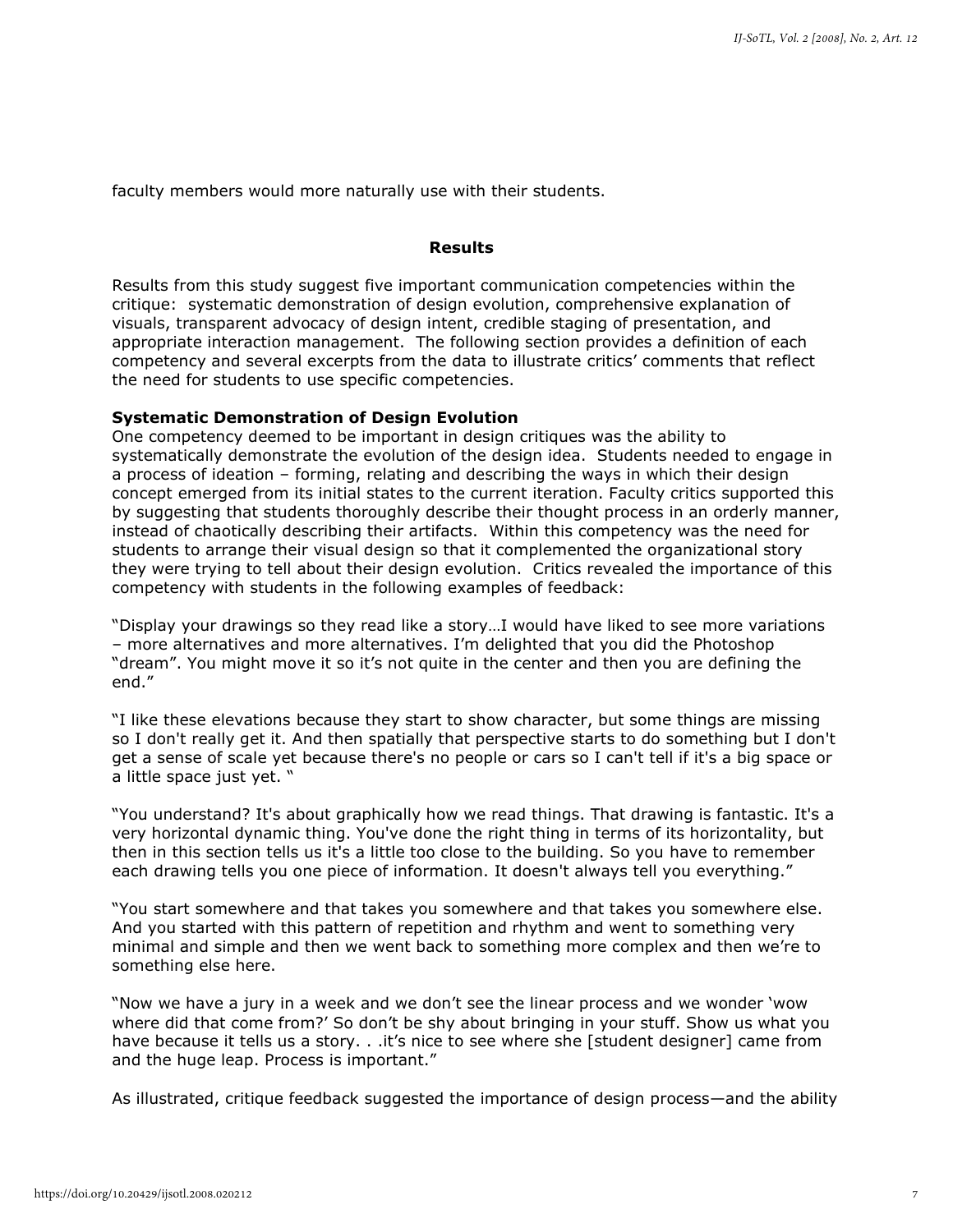for students to describe—in a coherent way—the evolution of the design.

#### **Comprehensive Explanation of Visuals**

Another competency that was important for students to master in design critiques was the comprehensive explanation of visuals. Critics' feedback suggested that this involved being clear and specific with language and coordinating oral content with the visual materials. For example, it was important they let the audience know exactly what they were referring to in their presentation. Instead of saying: "in one of the middle drawings," students needed to say: "in the second drawing from the left where I sketched a series of song birds." It was also important that students did not talk about visuals that were not on the wall but that they did talk about all of the visuals that were on the wall. The oral presentation, in other words, should have correspond directly with the visuals. Critics suggested this in the following feedback to students:

"Some more things about when you are doing your presentations…if you put up all of this work then you have to point to them [the visuals]. Put the connection from this thing to this thing. If there is something up here you are not going to talk about - take it down. I don't want to see quantity for quantity's sake because time is of the essence. We need to be concise about what is being said here. So if they are up here they need to be spoken about."

"Another thing is to be clear when you are pointing to things. Be clear about what you are discussing."

"In your images, just point stuff out so we know what you're talking about."

"You're going to need a context map just like everybody else that we've talked about, Because again you're going to lose everybody just talking about this one little portion."

Given the emphasis on the visual in this educational setting, it makes sense that students were expected to be comprehensive and thorough about their explanation of the visuals on the wall.

#### **Transparent Advocacy of Design Intent**

Critics in this study also suggested that it was important for students to provide a clear and persuasive rationale for how their design choices realized their intended design concept. The burden, then, was on the student to make the argument about how their design reflected the intent, solved the design problem, or provided a new way of thinking about the problem. Feedback revealed that students who are hesitant about fully describing how their concept realized the design problem left the audience with some hesitation about the design itself. Critics' feedback suggests the importance of this persuasive process in the following examples:

"If he's going to go with a concept he needs to really exaggerate it... really play it up  $-$  don't mess around. Don't allow anything to look like an afterthought."

"Don't compromise your idea because you can't think of a way to do it in the shop. Don't let the process limit you . . . tell us your goals."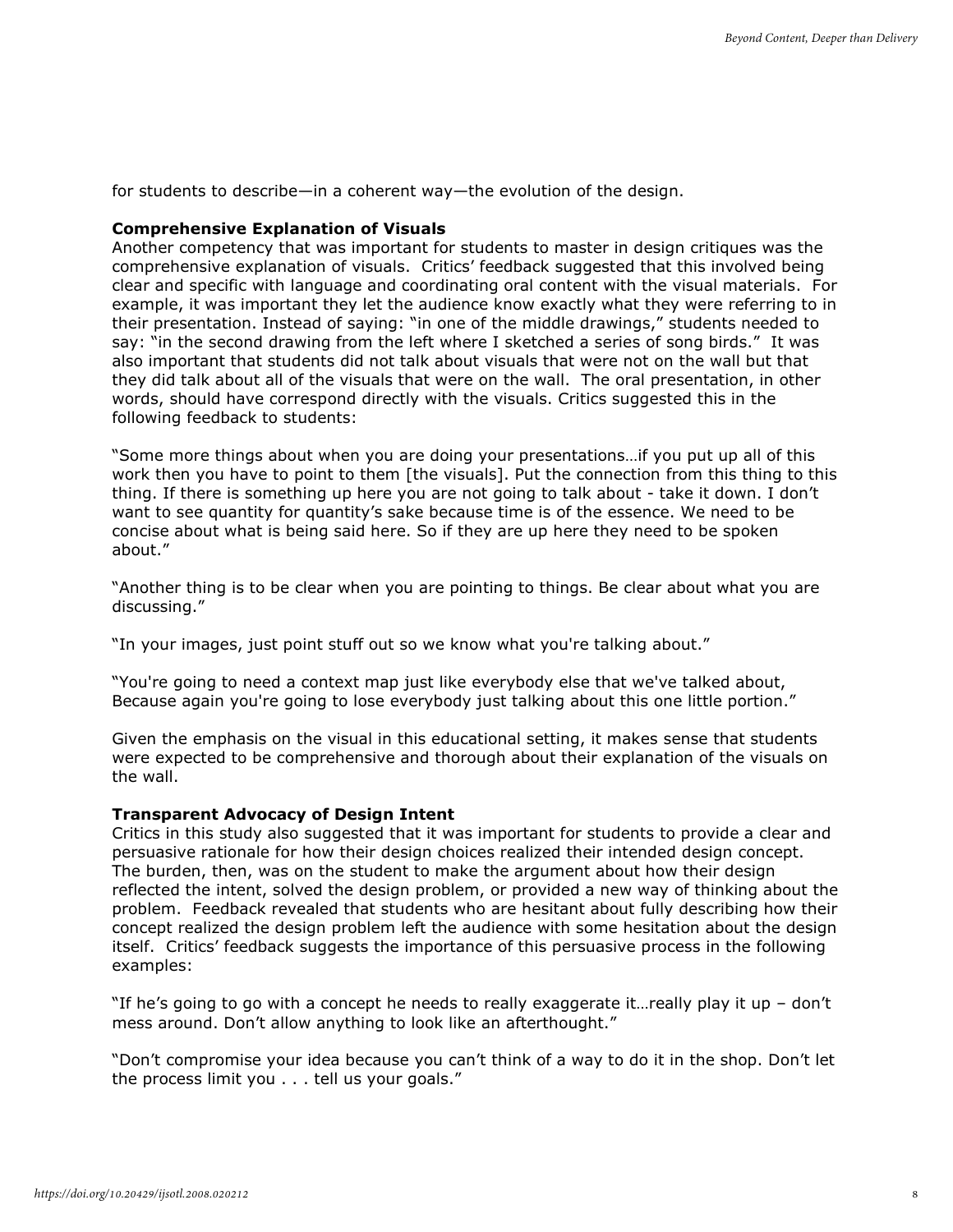"This is what I'm talking about with the concept of displacement. When you think of gas cans you think of clunky – but he's [student designer] taken the essence of it and refined it so you have an elegant form…I can see you are in your element. I'm glad you took it to this level."

"I have a hard time thinking of gas cans and cream. But you can convince me of it and you will."

"If that's the diagram – the red one – you never really told me that was a real issue or problem and then suddenly you're just saying 'I'm going to just go toward transportation.""

"I'm glad that at the end you started to talk about dominance because one thing that really stands out is what is really supposed to be dominant in these things and I'm not sure yet. . .what are you really trying to achieve though? You kept mentioning effect but never told me what that feeling or effect is that you want."

Students in this setting had the burden, as illustrated, of showing how their design concept (or particular choices they made in the design concept) realized the particular problem of the assignment and provided an artful response to it.

#### **Credible Staging of Presentation**

Another competency critic feedback revealed as important in design critiques was to engage the audience – both visually and orally – by credibly staging a presentation performance that was both persuasive and clear. For instance, students who were able to do this understood that every aspect of the presentation impacted the audience – what they chose to pin up on the wall, how they presented themselves physically, how carefully they designed the visuals, etc. Critics suggested the importance of this staging process in the following examples:

"The box for me is just… terrible. I mean I expect Count Dracula to come out. You know, think about those things. These compositions are so beautiful. You want to think about your typography the same way you think about the composition on the page. You wouldn't draw a boomerang that looked like that 'd' there for instance. Make everything as beautiful as you did up here."

"The only other thing I would change is the toxic waste dump you left down below. [instructor points to the left over construction materials on the floor] Think about that stuff too."

"Also you might want to put your alternative earlier models off to the side and the final shelf should be a different color. Force difference because you don't want the client to say, 'oh I like that one better.'" [Instructor points to an earlier model. He then knocks the earlier models off the shelf to make a point].

"Nothing says you have to keep your original work on the wall. I mean photocopy this and cut it down and make a nice board."

These feedback examples illustrate the importance of the full performance of the critique, not simply the design or the designer but the full picture — the setting, props, audience and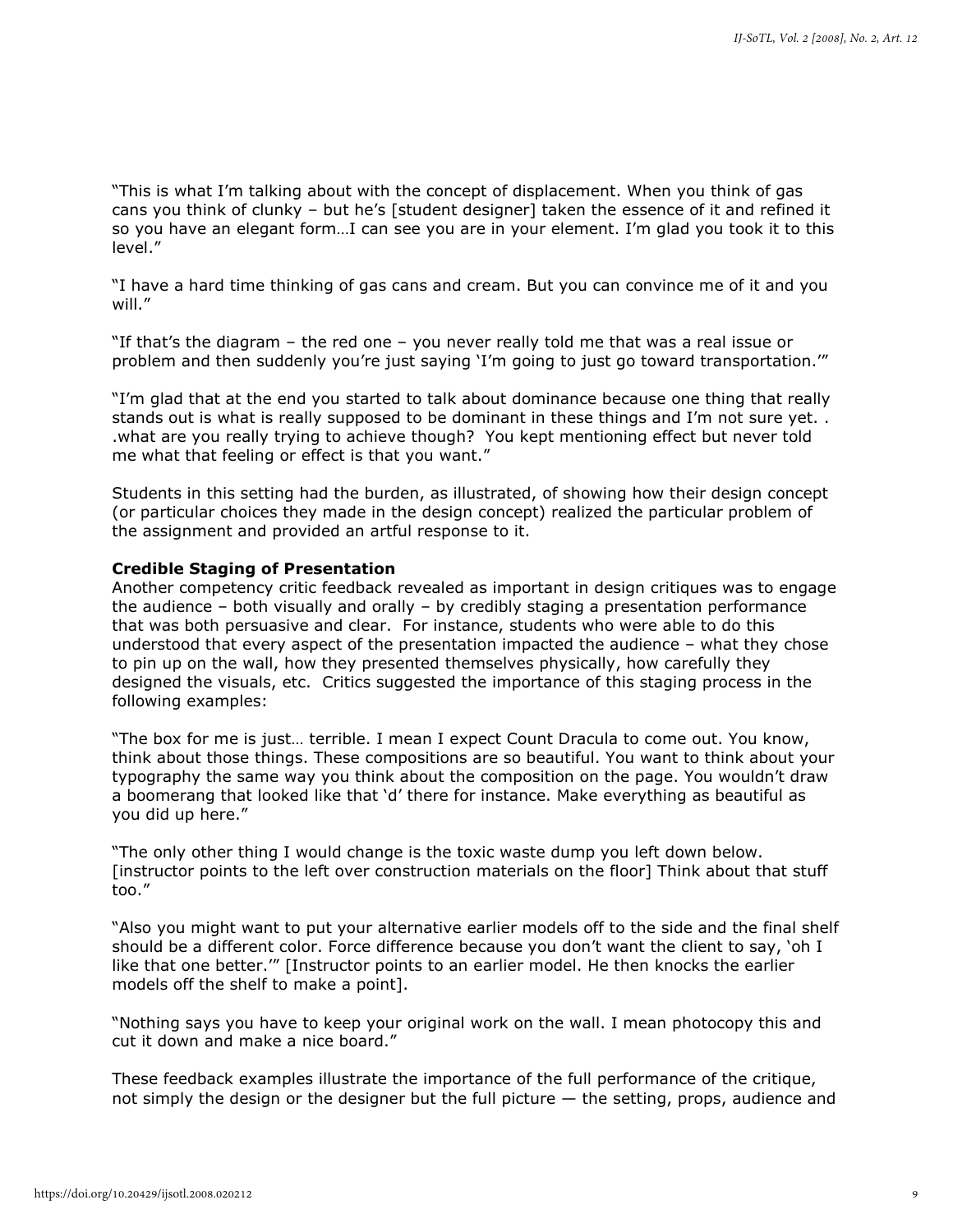presenter.

#### **Appropriate Interaction Management**

From the data we observed, students successful in the critique had good participatory and relational communication skills. This not only involved engaging the audience with the presentation itself, but also being able to manage the audience's perceptions, responses, and feedback. Successful students, then, managed to evaluate themselves, evaluate their peers, and respond appropriately to their audience. Critics' feedback suggests that students who mastered this competency proactively engaged in the cycle of feedback - making sure to place value on the comments from the audience in order to see their own work from a different perspective. Instead of being defensive, students who mastered this competency are reflective and honest in their interaction. Respecting the ritual of the critique, they also gave pertinent and thoughtful responses to other's work. Examples of interaction management are as follows:

"What are your impressions? Part of what you should do is give feedback to each other. This is what you would have to do in an office."

"Feedback. What do people think? We are going to do focus on each person's version here. You are supposed to be critiquing each other's work because it makes you think about your own work."

"Talk long enough to keep their interest. But not so long you let their mind wander. You should probably talk about 45-60 seconds. This is to help you try to engage the audience and learn how to talk to people. This is not easy to do. I hate it myself. I'd rather just look at and work on the wall - but it's something we have to do [referring to talk after receiving feedback]."

"If you have questions or you think there is something we're not touching on – say it. So that we have a dialogue."

As the name suggests—the "critique" is all about the feedback. And students in this setting were expected to manage the feedback interaction in their own presentation style, in watching other students, and in learning from responses to their own and others' work.

# **Discussion and Implications**

As assessment becomes more and more critical for cross-curricular scholars, it is imperative that we consider multiple and varied methods of understanding what is expected in terms of students' communication competencies in particular disciplines. Starting from an emic – or insider – perspective (Patton, 2002) this project lays the groundwork for future student learning assessment by providing a descriptive analysis of critique feedback. Yet the implications of this analysis are significant beyond the situated context in which the feedback was given. Specifically, results of this project have implications for scholarly inquiry focused on feedback in design education, theoretical conceptualizations of feedback, and instructional implementation and reflection on feedback practices in multiple disciplines.

First, results from this project lay a new foundation for scholarly inquiry on feedback in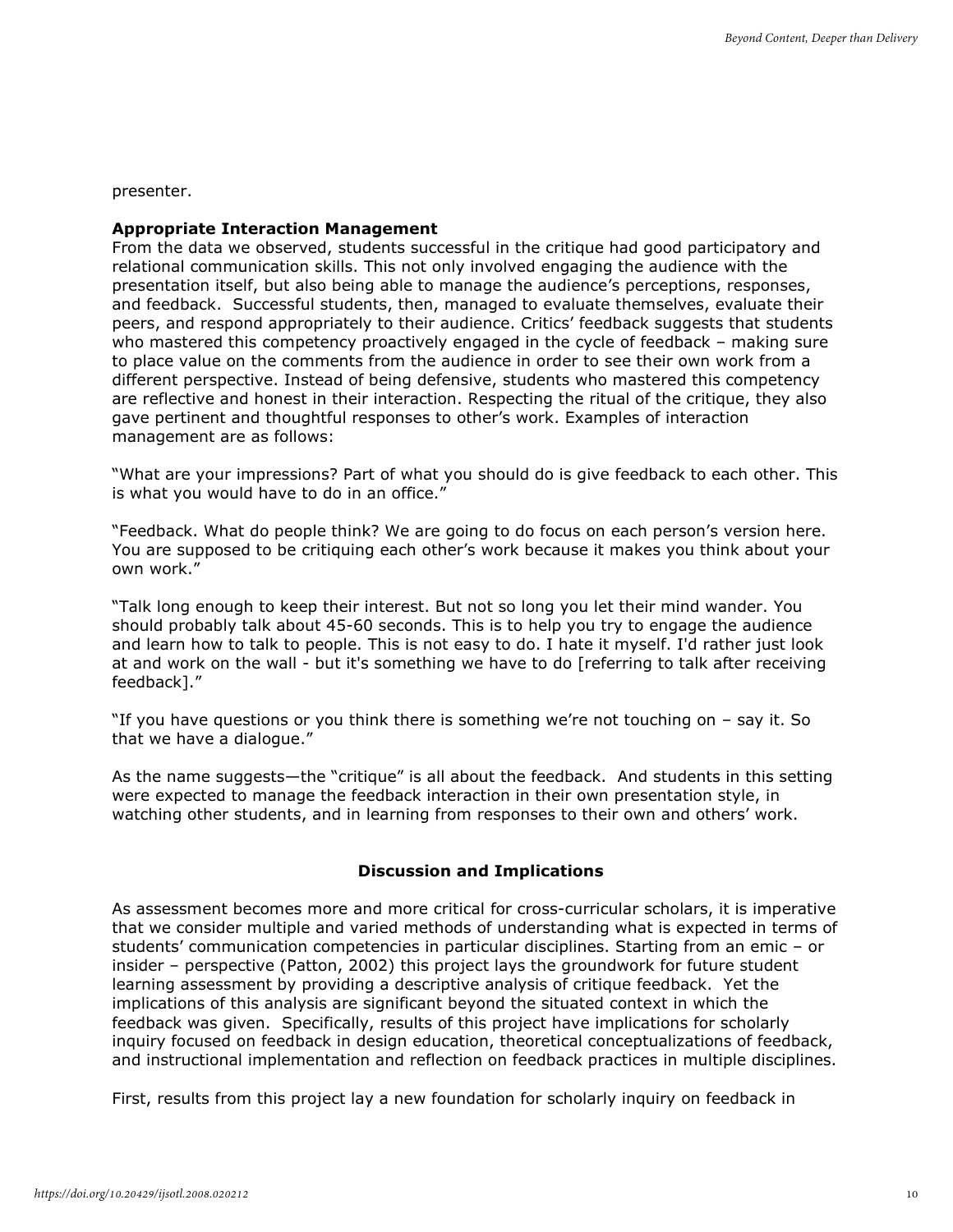design education. Given the importance of feedback to the educational processes in design (Anthony, 1991; Dannels, 2005) and the centrality of communication competence, it is critical to have a clear understanding of how the feedback shapes and reflects the communicative expectations and norms of the discipline. Faculty expect their students to be competent designers and competent communicators (Anthony, 1991). Yet often it is the latter that faculty struggle with given their self-perceived lack of communication training and expertise. Based on this study, though, it seems clear that faculty had clear and patterned expectations about what it means to be a competent communicator. Competent communicators (in this setting, at least) would be able to weave together skills of relational analysis (interaction management), disciplinary knowledge construction (demonstration of design evolution; transparent advocacy of intent), and multimodal performance (explanation of visuals; staging of presentation).

The feedback suggests, then, that competent communicators were not simply expert designers, superb artists, or smooth talkers—they needed to display a tapestry of interdependent competencies –a communicative identity, rather than a peaceful coexistence of skills. This finding supports prior research in other disciplinary contexts that suggests that oral communication activities are not simply performative, but actually connected to disciplinary knowledge construction (Bazerman, 1988; Winsor, 1999). In this setting, though, it is clear that knowledge construction activities were not limited to the design itself—but rather critics' feedback was shaping an understanding of disciplinary and professional communicative identity that seems important for students to understand. Although this study provides the foundation for the messages given to students about what that persona should look like, future research would benefit from exploring students' perceptions and responses to the feedback—in order to interrogate the extent to which students understand the expectations and embody them in their critique performances.

Second, results of this study provide insight for considering new theoretical conceptualizations of feedback—especially feedback on oral performance activities. In composition studies, there are several theoretical conceptualizations focused on response to and assessment of writing—response is "transactional" (Probst, 1989) in that it is characterized by mutual influence and mutual meaning creation between the teaching and student. Others conceptualize feedback to writing as a "dialogue" between teacher and student (Straub, 1996). This study explores, in more depth, one side of this dialogue—the teachers' (critics') feedback. What we know from this magnified view of critic feedback is that the feedback does much more than provide "content" and "delivery" suggestions (as often considered standard. While tethered to the design, the feedback did reach beyond it providing a glimpse of that which students perhaps cannot see from their stationary timebound place on the ground—to more expansive scenes of future professional personas, valued academic communicative identities, and communicative disciplinary norms.

Given those glimpses are oral, though, and within the often stressful context of a highstakes critique (Anthony, 1991) they could be considered fleeting and coded. Yet students' future success rests on their ability to grasp the full meaning of the feedback given to them. For this reason, future theoretical conceptualizations of feedback would benefit from a broader exploration of the cultural implications of feedback (beyond the assignment itself) and the social and mediated context in which feedback on oral performance is given (e.g., oral feedback, technological feedback, written feedback).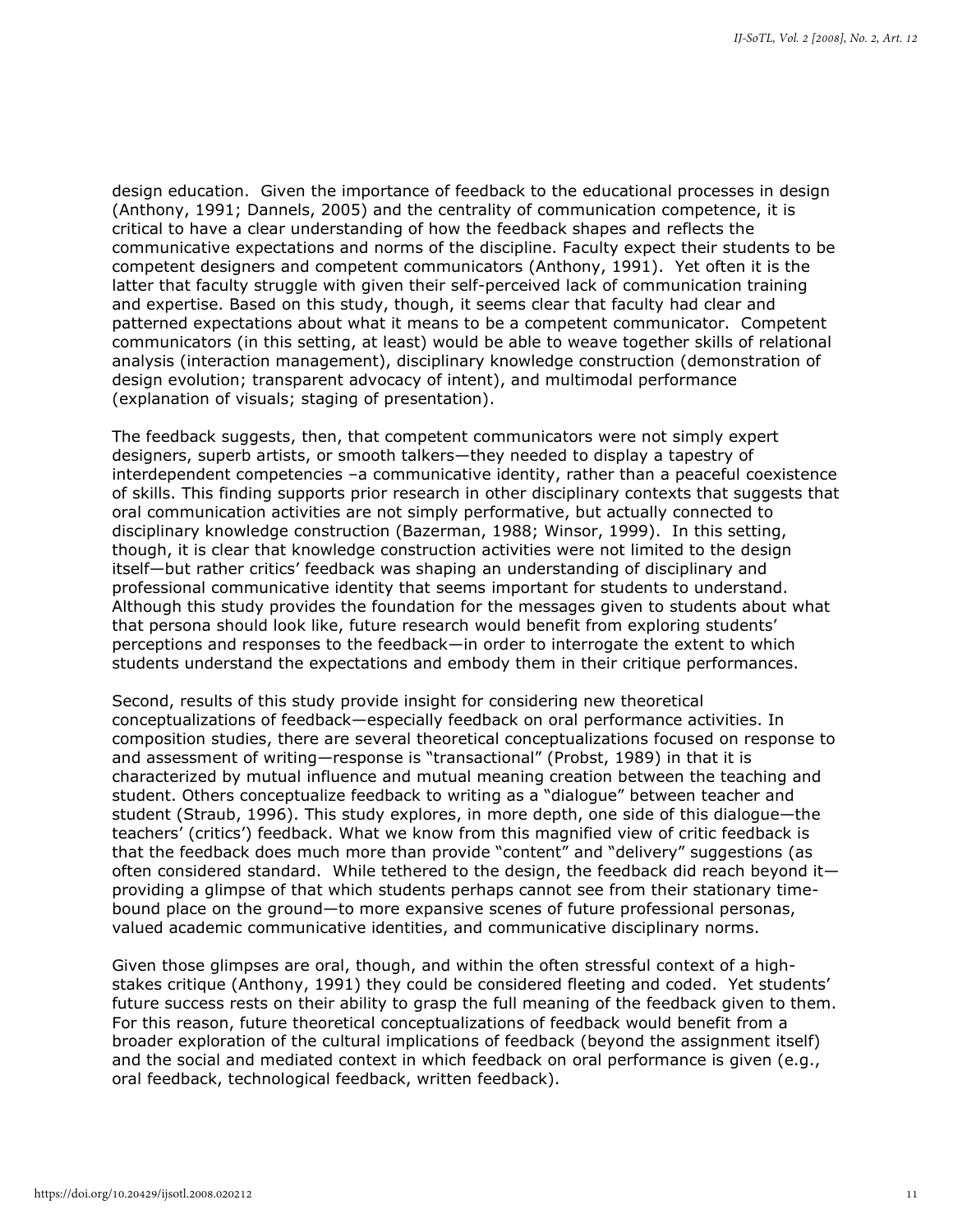Before understanding the theoretical interplay between those who give feedback and those who receive it, it seems important to consider what the process of giving feedback does theoretically and pedagogically. Theoretically, an understanding of feedback within public speaking pedagogy is underdeveloped and often reduced to the simple dialectic of "content" and "delivery." What we know from this study is that there is potential for feedback to implicate communicative identities and relational expectations—issues perhaps masked by the content/delivery conceptualization of feedback. This project provides a starting point for theoretically exploring the potential for feedback in design education (and more broadly in other educational settings) to reflect and shape communicative values and disciplinary norms.

Finally, pedagogically—results of this study have important implications for faculty and students in a variety of disciplines for which feedback on oral performance is part of educational practice. From the faculty perspective, it seems clear that what critics say matters—not only to the assignment at hand. Teachers have the potential of sculpting communicative identities of students—and when critics respond to communicative performances, those responses (as tied to the content as they might be) give students messages about who they should be as a member of our discipline and how they should relate to others who are listening. How many times do teachers consider that when they open their mouths to tell students how their business proposal needs improvement or that they did a good job on their poster presentation? As teachers as well as researchers, we have experienced the challenges of fitting in all of the students' performances within a set time period; balancing critique with praise; taking into consideration the individual anxieties, processes, and development of students; and feeling overwhelmed and robotic in responses to common mistakes.

We ask ourselves the same questions we present from this study-- how often do we consider, within the complex social context of our classrooms, that our feedback could potentially shape our students' understanding of who they are as disciplinary members and educational participants? Based on the work we did on this study, we consider more carefully the feedback we give to our own students—asking ourselves how the feedback constructs identities—not just presentations. We also try to help faculty participating in our communication across the curriculum initiative see the ways in which their feedback has broader implications than the content or delivery—asking them to be reflective and strategic as they talk to students about their oral performances. In short, this study has called us to consider carefully, reflectively and perhaps strategically, the broader implications of what we say when students speak.

For students, the implications of this study are similar—suggesting that feedback to oral performance (in any discipline) can and probably does include insight into the communicative identity of the discipline. Students in engineering are expected to embody a different communicative identity than students in psychology. In some courses those identities are explicitly laid out for students (especially in courses for which communication is the content). But for many courses where communication is not the primary content of the course, but is nonetheless a graded part of the course assignments, students can gain insight into who they are expected to be—communicatively—by listening closely to the feedback given to them. For these implications to be realized, though, faculty and students would need to be open to the recognition that feedback can be a central teaching and learning tool that assists not only in meeting student learning outcomes for an assignment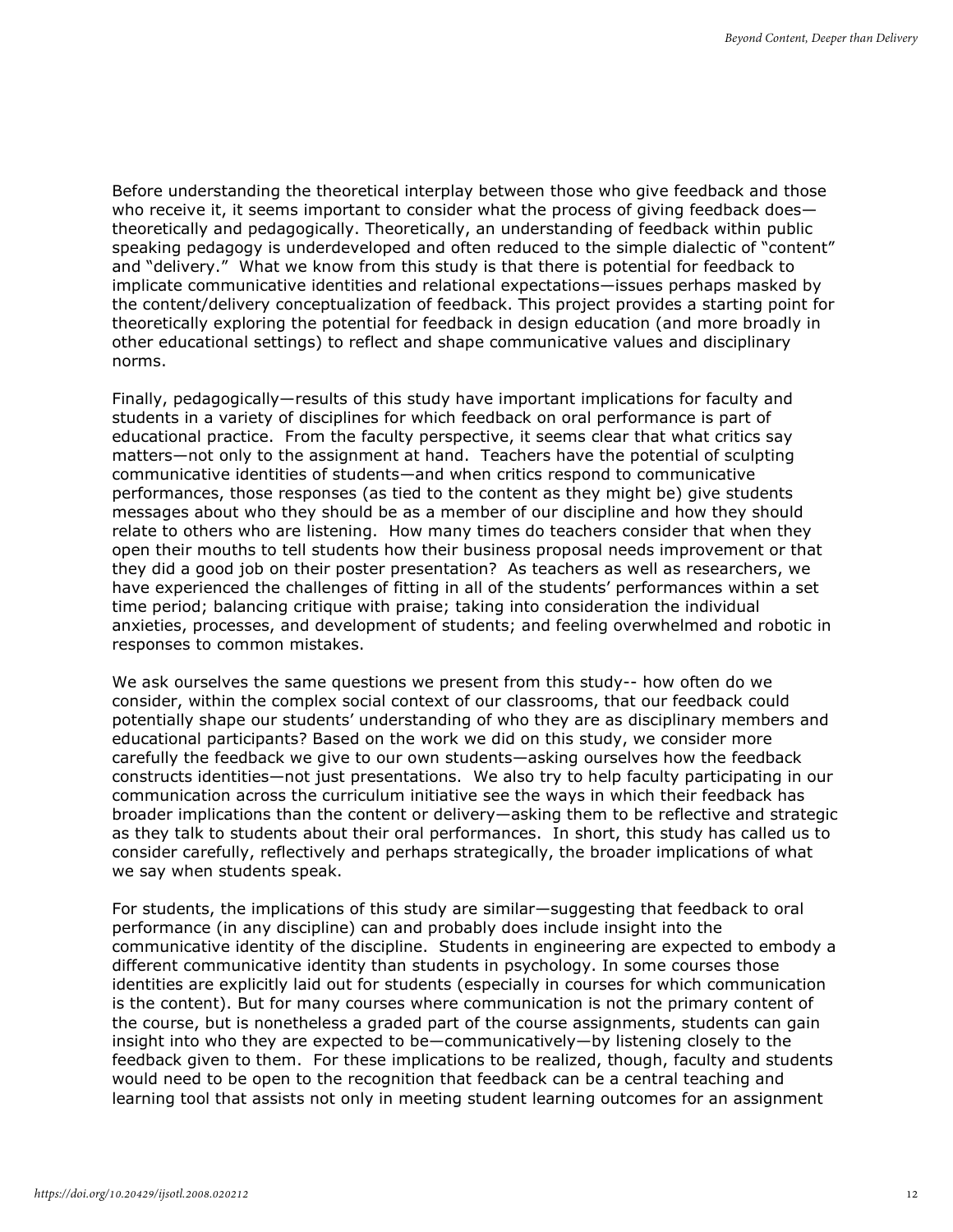or course, but also in shaping disciplinary norms, identities, and behaviors.

# **Conclusions**

Results of this project provide insight into the teaching and learning of communication in design—into the messages faculty give to students (through their feedback) about communication, and into the ways in which those messages help to construct a disciplinary communicative identity. In this setting that identity included interdependent expectations of relational analysis, disciplinary knowledge construction, and multimodal performance. The results of this study provide a communication blueprint for students trying to make sense of critics' feedback, design faculty in multiple institutions wanting to better articulate their expectations, and cross-curricular practitioners in need of protocols for implementing and assessing communication in the disciplines. Results also provide important insight into theoretical conceptualizations of feedback on oral performance—bringing to the fore questions about how feedback could shape and reflect the social, relational, and cultural trajectories of the disciplines (and the individuals deemed "expert" in those disciplines teachers). As a pilot blueprint, this study provides data for further theoretical, pedagogical and empirical exploration, in order to gain more insight into the ways in which what teachers say can be used—strategically and reflectively—to design who students are, within and outside of academic classrooms.

# **References**

Anson, C. M. (1989). Writing and response: Theory, practice, and research. Urbana, IL: National Council of Teachers of English.

Anthony, K. H. (1991) Design juries on trial: The Renaissance of the design studio. New York: Van Nostrand Reinhold.

Bazerman, C. (1988). Shaping written knowledge: The genre and activity of the experimental article in science. *Written Communication, 7,* 200-231.

Bennett, J. C., & Olney, R. J. (1986). Executive priorities for effective communication in an information society. *Journal of Business Communication, 23*(2), 13-22.

Blatner, A. (2003). The art of case presentation. *The Arts in Psychotherapy, 30*, 131-135.

Bruton, A. (2007). Vocabulary learning from dictionary referencing and language feedback in EFL translational writing. *Language Teaching Research, 11*, 413-431.

Cronin, M., & Glenn, P. (1991). Oral communication across the curriculum in higher education: The state of the art. *Communication Education, 40*, 356-367.

Cronin, M., & Grice, G. (1993). A comparative analysis of training models versus consulting/ training models for implementing oral communication across the curriculum. Communication Education, 42, 1-9.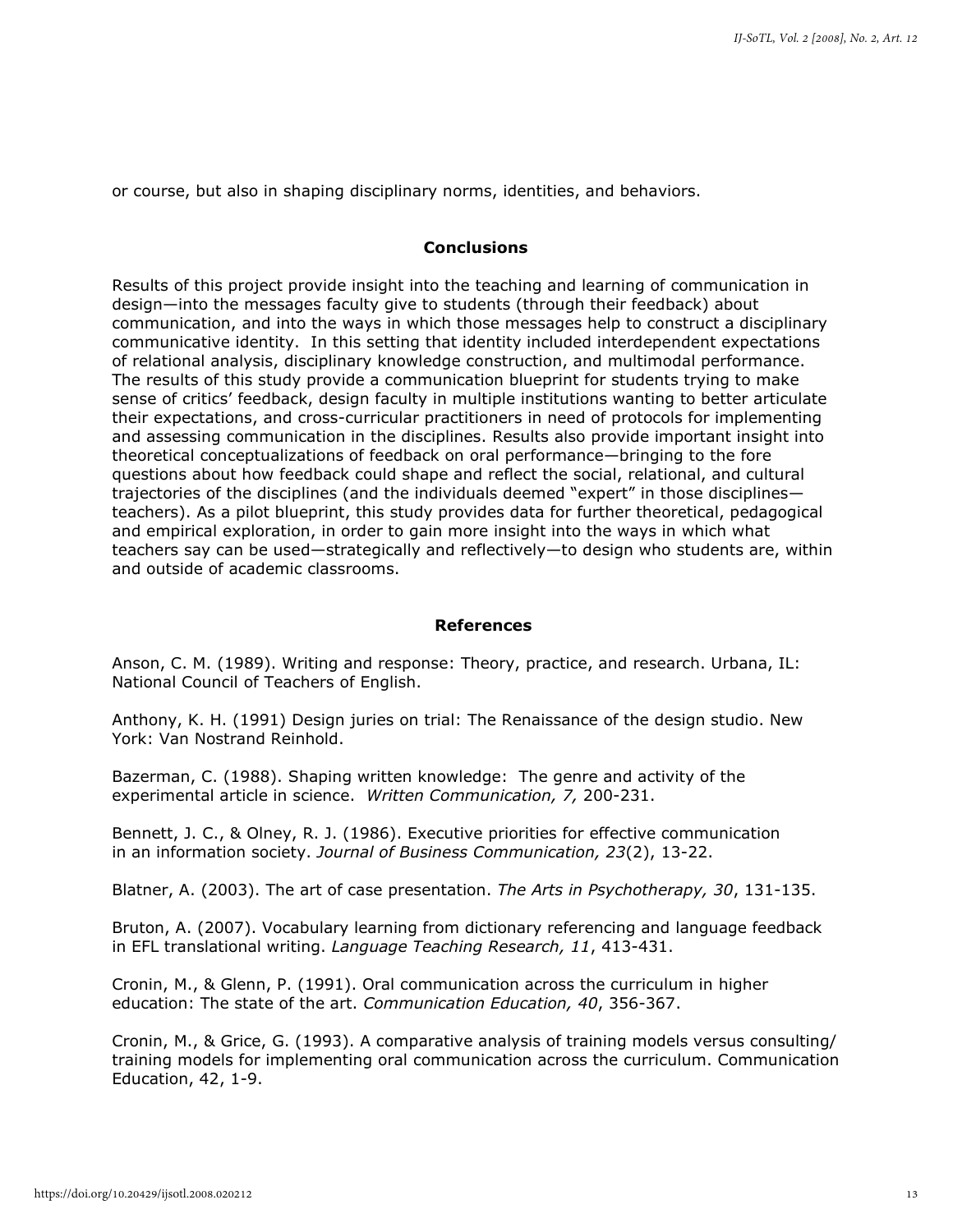Cronin, C. W., Grice, G. L. & Palmerton, P. R. (2000). Oral communication across the curriculum: The state of the art after twenty-five years of experience. *Journal for the* Association for Communication Administration, 29, 66-87.

Dannels, D. P. (2001a). Taking the pulse of communication across the curriculum: A view from the trenches. Journal of the Association for Communication Administration, 30, 50-70.

Dannels, D. P. (2001b). Time to speak up: A theoretical framework of situated pedagogy & practice for communication across the curriculum. *Communication Education, 50,* 144-158.

Dannels, D. P. (2002). Communication Across the Curriculum and in the disciplines: Speaking in engineering. *Communication Education, 51,* 254–268.

Dannels, D. P. (2005). Performing tribal rituals: A genre analysis of "crits" in design studios. Communication Education, 54, 136-160.

Dannels, D. P., Anson, C. M., Bullard, L., & Peretti, S. (2003). Challenges in learning communication skills in chemical engineering. *Communication Education, 52*, 50-56.

Dannels, D. P., & Martin, K. N. (2008). Critiquing critiques: A genre analysis of feedback across novice to expert design studios. *Journal of Business & Technical* Communication, 22, 135-159.

Dowd, K. O., & Liedtka, J. (1994). What corporations seek in MBA hires: A survey. Selections, 10, 34-39.

Glaser, B., & Strauss, A. (1967). *The discovery of grounded theory*. Chicago: Aldine.

Goetz, J., & LeCompte, M. (1984). Ethnography and qualitative design in educational *research*. Orlando, FL: Academic Press.

Hyland, K. (1990). Providing productive feedback. *ELT Journal, 44*, 279-285.

King, P. E., Young, M. J., & Behnke, R. R. (2000). Public speaking performance improvement as a function of information processing in immediate and delayed feedback interventions. *Communication Education, 49*(4), 365-374.

Kluger, A. N., & DeNisi, A. (1996). The effects of feedback interventions on performance. Psychological Bulletin, 119(2), 254.

Krapels, R. H., & Arnold, V. D. (1996). The legitimacy of business communication. *Journal of* Business Communication, 33, 331-351.

Kreps, F., & Kunimoto, E. N. (1994). Effective communication in multicultural health care *settings*. Thousand Oaks, CA: Sage.

Lincoln, Y., & Guba, E. (1985). *Naturalistic inquiry*. Thousand Oaks, CA: Sage.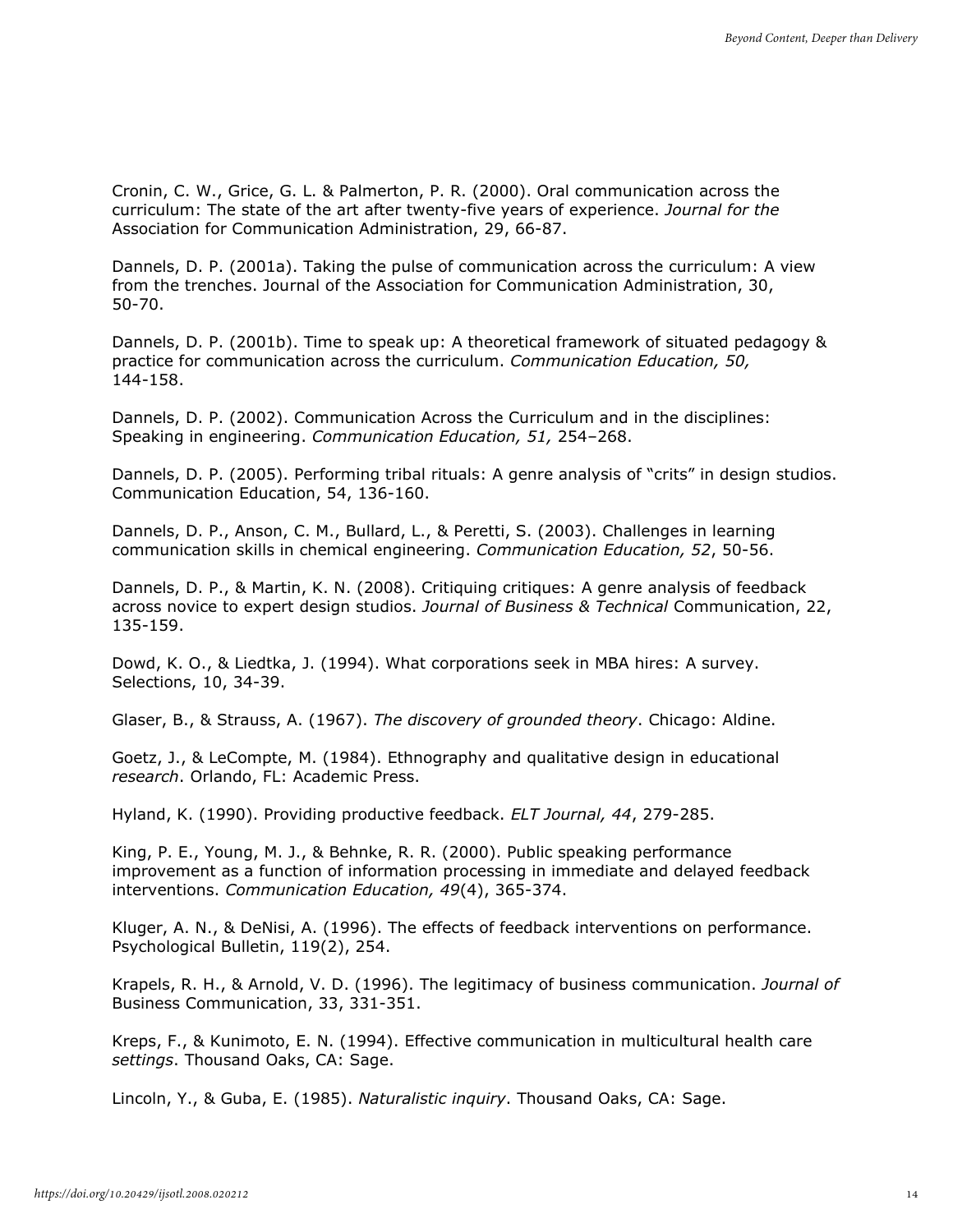Lingard, L., Schryer, C., Garwood, K., & Spafford, M. (2003). "Talking the talk": School and workplace genre tension in clerkship case presentations. *Medical Education, 37*, 612- 620.

Lyster, R., & Ranta, L. (1997). Corrective feedback and learner uptake: Negotiation of form in communicative classrooms. Studies in Second Language Acquisition, 20, 37-66.

Mehren, E. (1999, February 22). Colleges, like focus on speech. *The Los Angeles Times*, p. A1.

Miles, M., & Huberman, M. (1994). *Qualitative data analysis*. Thousand Oaks, CA: Sage.

Morreale, S., Shockley-Zalabak, P., & Whitney, P. (1993). The center for excellence in oral communication: Integrating communication across the curriculum. *Communication* Education, 42, 10-21.

Morton, J., & O'Brien, D. (2005). Selling your design: Oral communication pedagogy in design education. Communication Education, 54, 6-19.

Ong, W. J. (2002). Orality and literacy: The technologizing of the word. New York: Routledge.

Patton, M. Q. (2002). Qualitative research and evaluation methods (3rd ed.). Thousand Oaks, CA: Sage.

Paulus, T. (1999). The effect of peer and teacher feedback on student writing. *Journal of* Second Language Writing, 8, 265-289.

Perpignan, H. (2003). Exploring the written feedback dialogue: A research, learning and teaching practice. Language Teaching Research, 7, 259-278.

Probst, R. (1989). Transaction theory and response to student writing. In C. M. Anson (Ed.) *Writing and response: Theory, practice, and research* (pp. 68-79) Urbana, IL: National Council of Teachers of English.

Schneider, A. (1999, March 26). Taking aim at student incoherence: Spread of speech programs across the curriculum irks some communication professors. *Chronicle of* Higher Education, pp. A16-A18.

Smith, C. D., & King, P. E. (2004). Student feedback sensitivity and the efficacy of feedback interventions in public speaking performance improvement. *Communication Education, 53*, 203-216.

Steinfatt, T. M. (1986). Communication across the curriculum. *Communication Quarterly, 34*, 460-470.

Straub, R. (1996). Teacher response as conversation: More than casual talk, an exploration. Rhetoric Review, 14, 374-399.